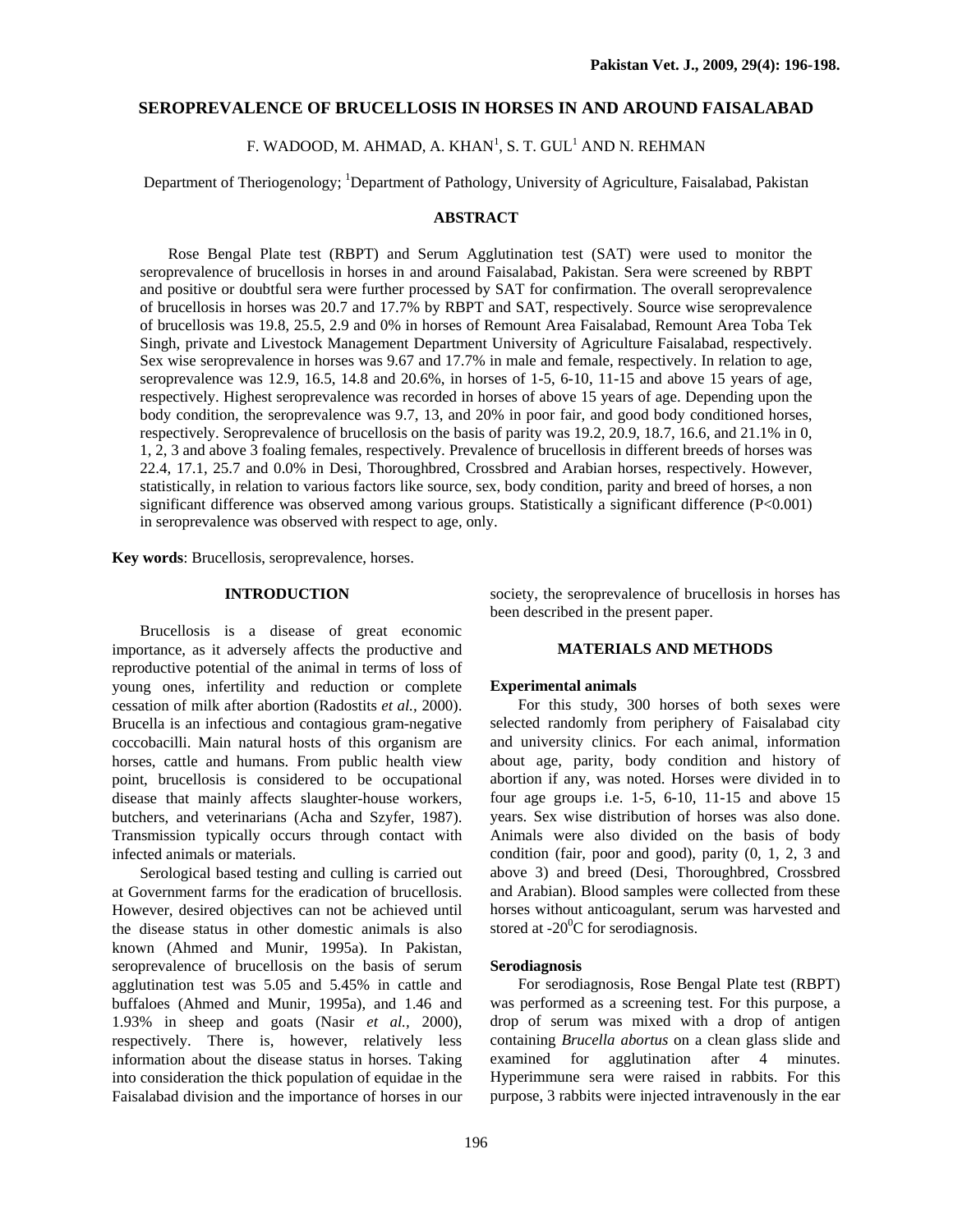vain with known *Brucella abortus* antigen procured from the Veterinary Research Institute Lahore, Pakistan. Dose schedule for raising hyperimmune sera was: 0.1 ml on day 1, 0.2 ml on day 3, 0.4 ml on day 5, 0.6 ml on day 7, 0.8 ml on day 9 and 1.0 ml on day 11.

Blood without anticoagulant was collected by slaughtering the animals on day 25 and serum was extracted. Serum titer of these known sera against *B. abortus* was determined by SAT and titer was 1:160. Hyperimmune sera raised in rabbits were used to run a control positive and control negative test along with the serum samples for both RBPT and SAT.

Samples found positive or doubtful by RBPT were subjected to SAT, following the procedure described by Hussain (2002). Briefly, five conical tubes were placed in a rack. Phenol saline solution (0.8 ml) was added to the first test tube and 0.5 ml in the remaining four test tubes. Test serum (0.2 ml) was added to the first test tube and a serial two-fold dilution (1:5 to 1:160) from first upto the  $5<sup>th</sup>$  test tube was made. A 0.5 ml of concentrated antigen was added to all test tubes. After mixing, test tubes were incubated at  $60^{\circ}$ C for 1 hour and sedimentation was noted.

Chi-square was applied to know the difference in seroprevalence of brucellosis among various groups, recorded through SAT.

### **RESULTS AND DISCUSSION**

The seroprevalence of brucellosis in horses was recorded as 20.7 and 17.7% by Rose Bengal Plate test and serum agglutination test, respectively. Solmaz *et al*. (2004) noted prevalence of 60.56% in horses which was higher than our results. In the present study, RBPT was conducted because it is widely used as a screening test and also can detect IgG and IgM (Omer *et al.,* 2007). The RBPT is easy to perform, cheap, rapid and highly sensitive but less specific than SAT. Sera negative for RBPT are not tested further (Gul and Khan, 2007)

According to source wise, seoprevalence was 19.8, 25.5, 2.9 and 0% by SAT in horses of Remount Area Faisalabad, Remount Area Toba Tek Singh, private animals and Livestock Management Department, University of Agriculture, Faisalabad, respectively (Table 1), the difference among various sources was statistically non significant. These results do not support previous results by Bandara and Mahipala (2002), who noted a significant difference in seroprevalence on the basis of source variation. The said researchers have noted difference in managemental conditions as the reason for source wise variations in the prevalence of this disease.

Seroprevalence of brucellosis was found to be 9.6 and 17.7% by SAT in stallions and mares, respectively. However, difference among males and females was statistically non significant (Table 1). These results are in accordance to Muma *et al.* (2006), who reported that seroprevalence of brucellosis was not associated with sex. However, Ahmed and Munir (1995b) and Solmaz *et al*. (2004) reported higher prevalence of brucellosis in females than in males. The higher prevalence in mares was attributed to the fact that females remain in close association and discharges passed after abortion or parturition by infected mares, which can infect the healthy ones. Moreover, females experience comparatively greater physiological stress during pregnancy and lactation due to which they are more susceptible to infection.

Regarding age, seroprevalence of brucellosis was 12.9, 16.5, 14.8 and 20.6% in horses up to 5, 6-10, 11- 15 and above 15 years of age, respectively (Table 1). Difference in seroprevalence among various age groups was statistically significant (P<0.01). Agab (1997), Ahmed and Munir (1995b) and Kazi *et al.* (2005) also noted that the antibody titer against *Br. abortus* appears to be associated with age, as low prevalence in young stock has been reported than the adults. This low prevalence in young animals may be explained on the basis that the animal may harbor the organism without expressing any detectable antibodies until their first parturition or abortion. It may be possible that after entry, the organism localizes itself in the regional lymph nodes and enjoy there without provoking antibody production until the animal is conceived and start secreting erythritol which stimulates and supports the growth of Brucella organisms (Keppie *et al*., 1965).

In this study, prevalence of brucellosis on the basis of body condition was 9.7, 13.0 and 20.0% in poor, fair and good conditioned animals by SAT, respectively (Table1). However, difference among three groups was non significant. Ahmed and Munir (1995b) also observed that there was no relationship of body condition with the seroprevalence of brucellosis.

On the basis of parity, seroprevalence of brucellosis was 19.2, 20.9, 18.7, 16.6 and 21.1% by SAT in 0, 1, 2, 3, and above 3 foalings, respectively (Table 1). However, difference observed in seroprevalence was statistically non significant. Similar observations were made by Berhe *et al.* (2007). A non significant difference in seroprevalence was observed on the basis of different breeds of horses. Seroprevalence was 22.4, 17.1, 25.7 and 0% by SAT in Desi, Thoroughbred, Crossbred and Arabian horses, respectively (Table 1).

Being a zoonotic disease, brucellosis has been eradicated from most of the developed countries through test and culling policy. Vaccination in dairy animals against this disease has been used successfully in most countries of the world including Pakistan to prevent brucellosis, but there is a dire need to vaccinate non dairy animals which may serve as source of infection for human beings as well as for other animals.